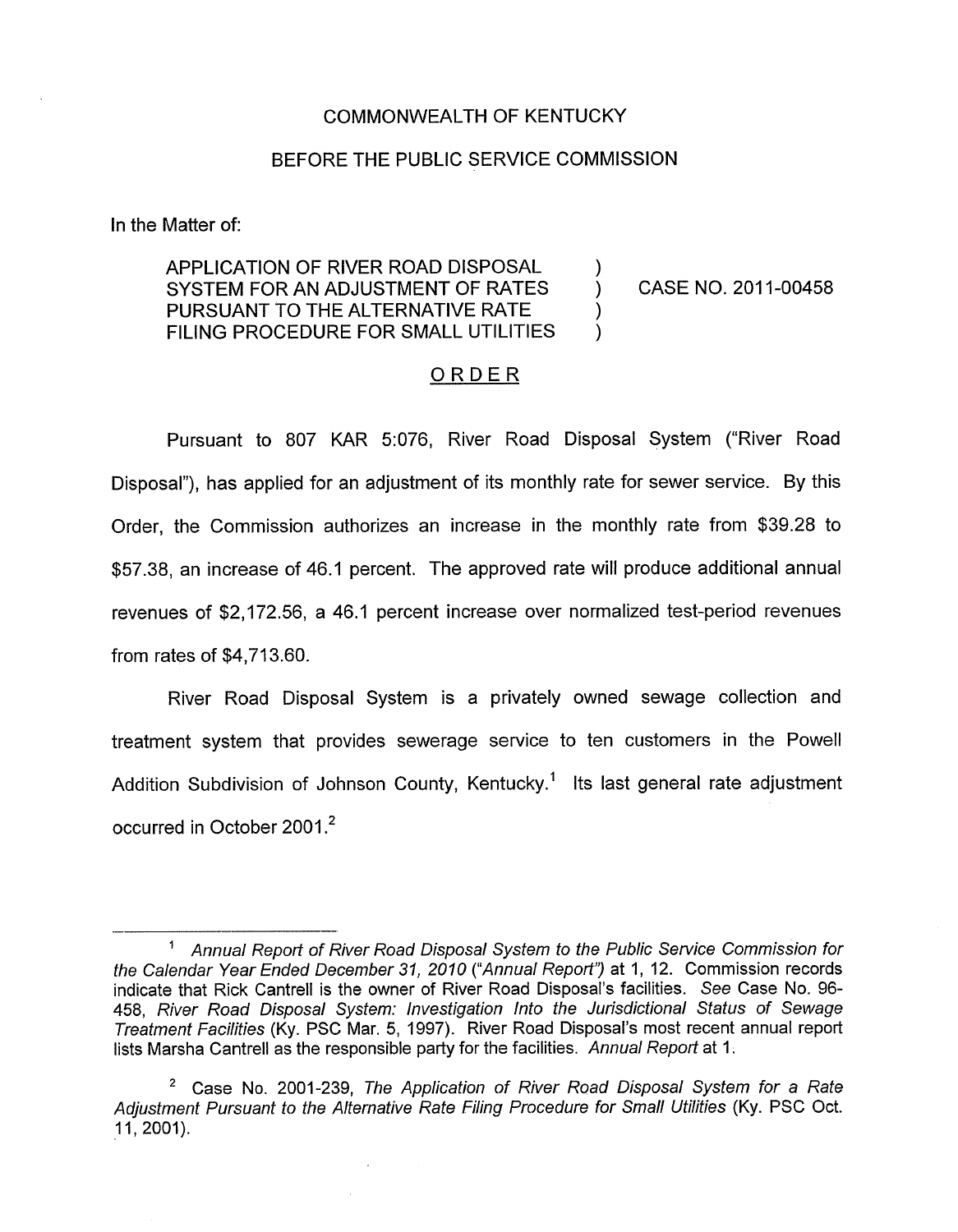On November 28, 2011, River Road Disposal filed with the Commission its application for an adjustment of its monthly rate for sewer service. It proposed an increase in its monthly rate from \$39.28 to \$57.38, an increase of 46.1 percent. The proposed rate would produce additional annual revenues of \$2,172.56, a 46.1 percent increase over normalized test-period revenues from rates of \$4,713.60.

On February I, 2012, Commission Staff issued a report of its findings and recommendations regarding the proposed rate and River Road Disposal's operations during the test period. It found that, based upon River Road Disposal's test-period operations, River Road Disposal required total annual revenues *of* \$6,886.16 to meet its reasonable operating expenses and provide for reasonable equity growth. It further found that, to reach this level of revenue, River Road Disposal required a rate adjustment to generate additional annual revenue of \$2,172.56 over normalized revenue from rates of \$4,713.60.

River Road has responded to the findings and recommendation contained in Commission Staffs report. It stated no objections to those findings and recommendations and further advised that the matter should be submitted to the Commission based upon the existing record. The Attorney General, who was permitted to intervene in this matter on February 16, 2012, has likewise advised the Commission. Pursuant to the Commission's Orders of December 22, 2012 and February 16, 2012, this matter stands submitted for decision.

Having considered the evidence of record and being otherwise sufficiently advised, the Commission finds that:

1. The findings and recommendations contained in Commission Staffs report are supported by the evidence of record, are reasonable, and should be adopted.

-2- Case No. 201 1-00458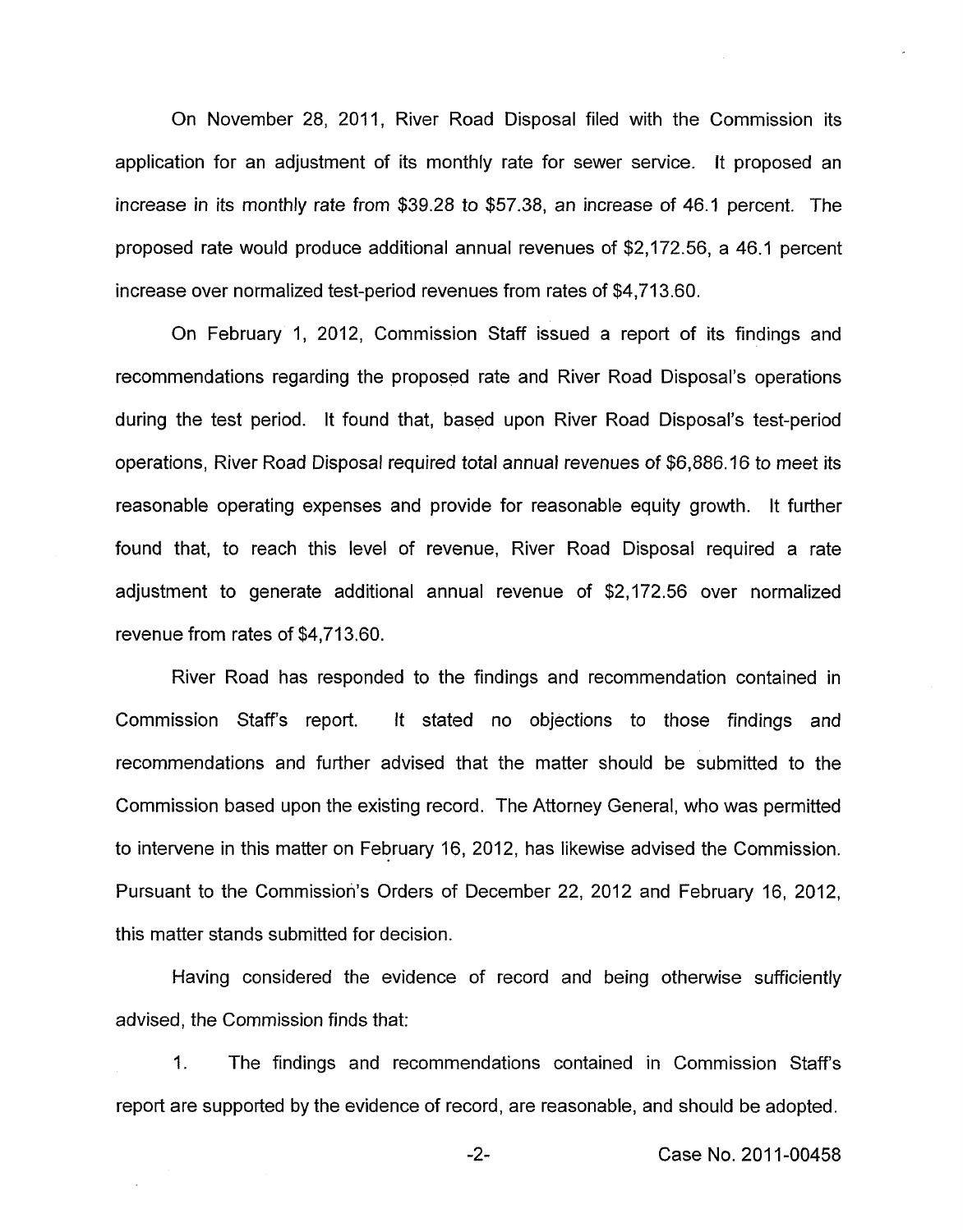2. The calendar year ending December 31, 2010, should be used as the test period to determine the reasonableness of River Road Disposal's existing and proposed rates.

**3.** Based upon pro forma test-period operations, River Road Disposal's pro forma annual revenues are \$4,713.60.

4. Based upon pro forma test-period operations, River Road Disposal's pro forma total operating expenses, after adjusting for known and measurable changes, are \$6,059.82.

5. The use of an operating ratio<sup>3</sup> to determine River Road Disposal's total revenue requirement is appropriate. $4$ 

6. An operating ratio of 0.88 will permit River Road Disposal to meet its reasonable operating expenses and provide for fair and reasonable equity growth and should be used to determine River Road Disposal's total revenue requirements.

7. Applying an operating ratio of 0.88 to River Road Disposal's pro forma total operating expenses of \$4,713.60 produces a total revenue requirement of \$6,886.16. River Road Disposal requires \$2,172.56 of revenue more than its current monthly rate produces.

8. River Road Disposal's proposed monthly rates of \$57.38 will produce revenues of \$6,886.16 and should be approved.

Operating  $=$  Operating Expenses + Depreciation + Taxes<br>Ratio - Gross Revenues Gross Revenues

Operating Ratio is defined as the ratio of expenses, including depreciation and taxes, **<sup>3</sup>** to gross revenues. It is illustrated by the following equation:

*See, e.g.,* Case No. 8468, *An Adjustment of the Rates of Plantation Hill Sewage Treatment Plant, Inc.* (Ky. PSC Jun. 25, 4982); I A.J.G. Priest, *Principles of Public Utility Regulation* (Michie 1969) 220-224.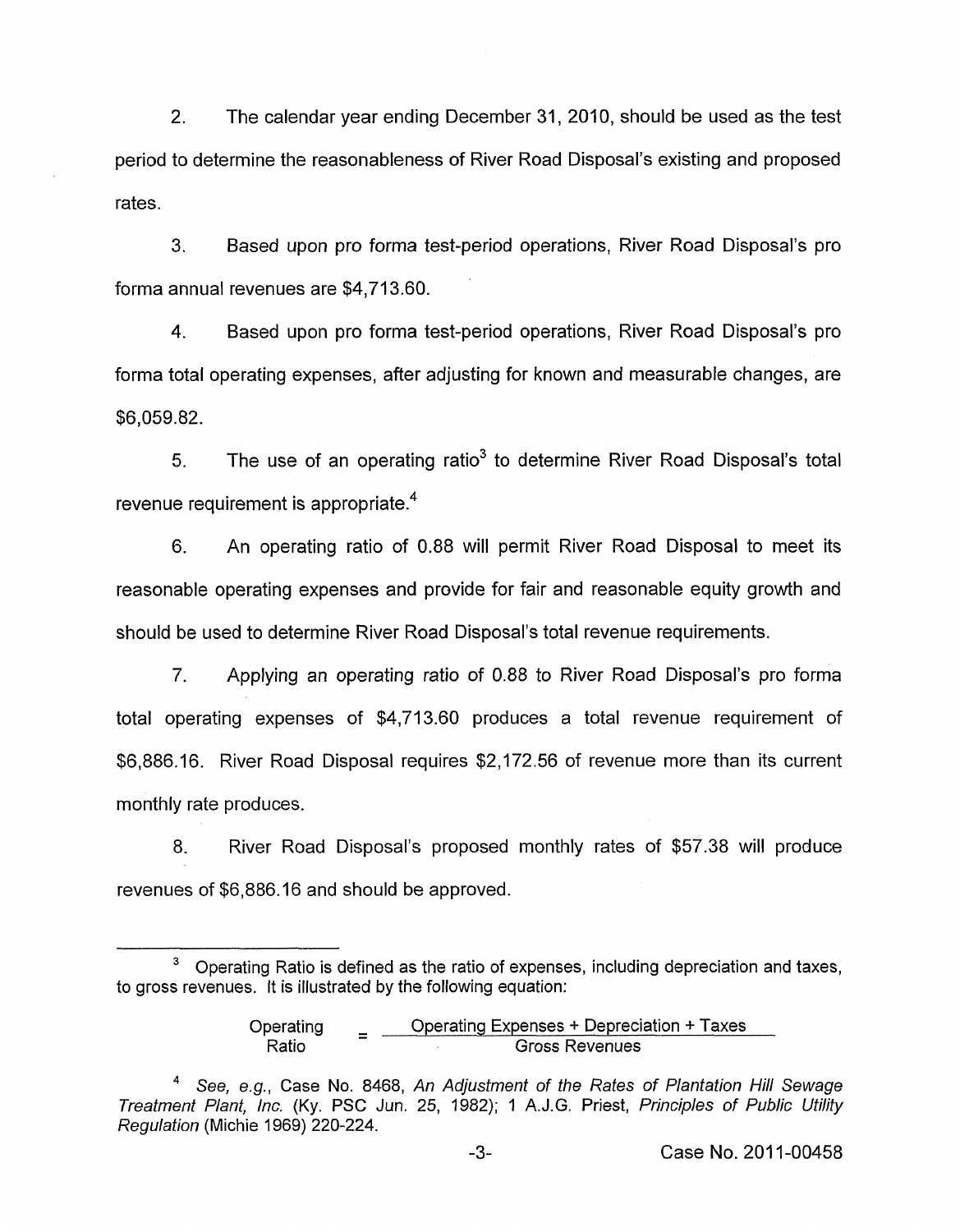IT IS THEREFORE ORDERED that:

1. The findings and recommendations contained in Commission Staffs report are adopted and incorporated by reference into this Order as if fully set out herein.

2. A monthly rate of \$57.38 is approved for sewer service that River Road Disposal renders on and after the date of this Order.

3. Within 20 days of the date of this Order, River Road Disposal shall file a revised tariff sheet with the Commission setting forth the rate approved in this Order.

**4.** The informal conference and hearing scheduled in this matter are cancelled.

5. This matter is closed and shall be removed from the Commission's docket.



**ATTEST** Executive Directo U

Case No. 2011-00458